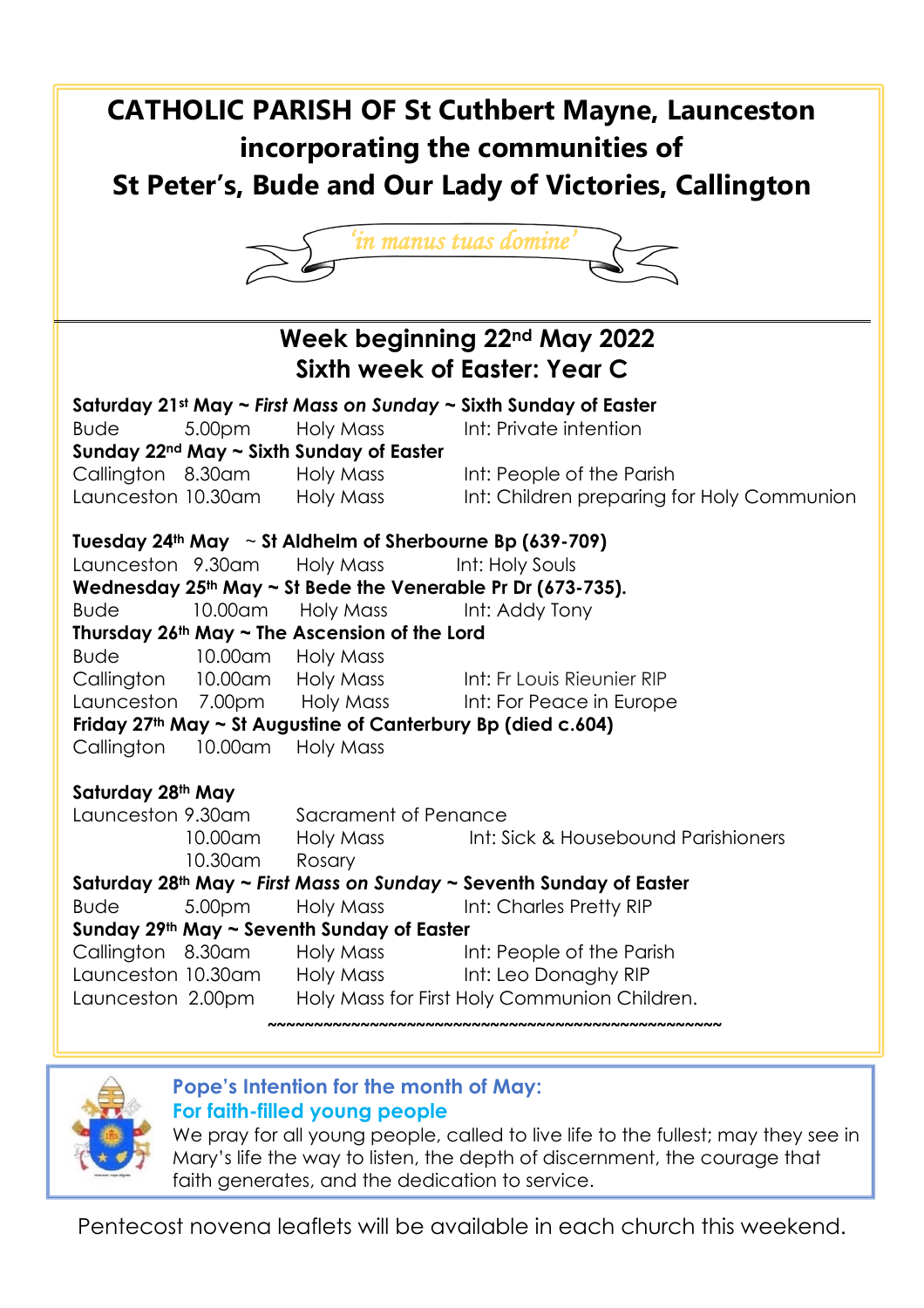# **Bude Faith Sharing Group**

The next meeting will be on **Wednesday, June 1st after the 10 am Mass**. If you have a question to be discussed, would you please place it in the Question Box

# **Church Hall Keys**

We are trying to work out who has a key for the Charles Langdon room (the Church Hall!). If you have one, can you please let Clare know at [launceston@prcdtr.org.uk,](mailto:launceston@prcdtr.org.uk) 01566 773166. Thank you.



Please pray for those children of the Parish who will be making their First Holy Communion on Sunday 29<sup>th</sup> May at 2pm, St Cuthbert Mayne Church.

### **CARE FOR OUR COMMON HOME**



We are pleased to have received National Lottery funding for a community climate action project. As individuals and as a community of faith, we all know that there are serious environmental challenges. As Pope Francis reminds us, we are not 'hearing the Cry of the Poor and the Earth', and we "have grown indifferent to all kinds of wastefulness" (Fratelli Tutti #18). As a community, "we have an obligation to ensure that every person lives with dignity and has sufficient opportunities for his or her integral development" (Fratelli tutti #118). We will be holding events in September/October this year to pray and reflect on the environment and our role as stewards of creation. As individuals we can all play our part and, collectively, we can do a great deal.

# **Thank you**

Recently there have been a number of second collections. Our Parish has been extremely generous, especially in the midst of a cost-of-living crisis. Thank you. CAFOD/DEC Ukraine Humanitarian Appeal - **£700.74** CAFOD/DEC Afghanistan Humanitarian Appeal – **£235.35** CAFOD Family Fast day (Lent) – **£258** Catholic Children's Sociey (Plymouth) - **£146**

Please note there is upcoming collection on **Sunday 29th May – World Communications Sunday.**

# **Youth Events 'Where is God in that?'**

**Saturday 11th June 10- 4.00 For young people aged 10-16.** Young people have the chance to canoe and possibly other water sports on the Exe. There is no charge for this event, but children will be expected to bring a packed lunch. Whilst canoeing they will reflect on the Trust that Peter in God when Jesus asked him to walk on the water. **To book** please complete the form <https://forms.office.com/r/b9Sd9wXkJs> or email Saskia at [youth@prcdtr.org.uk](mailto:youth@prcdtr.org.uk) for the link.

### **Summer Camps**

Junior camp 7th-12th August – Buckfast Abbey Yrs 3-6 Senior Camp 31st July – 5<sup>th</sup> August – Buckfast Abbey Yrs 7-10 St Petroc's 31st July – 5th August – St Rita's, Honiton Yrs 11-13 For further information please email summercamps@prcdtr.org.uk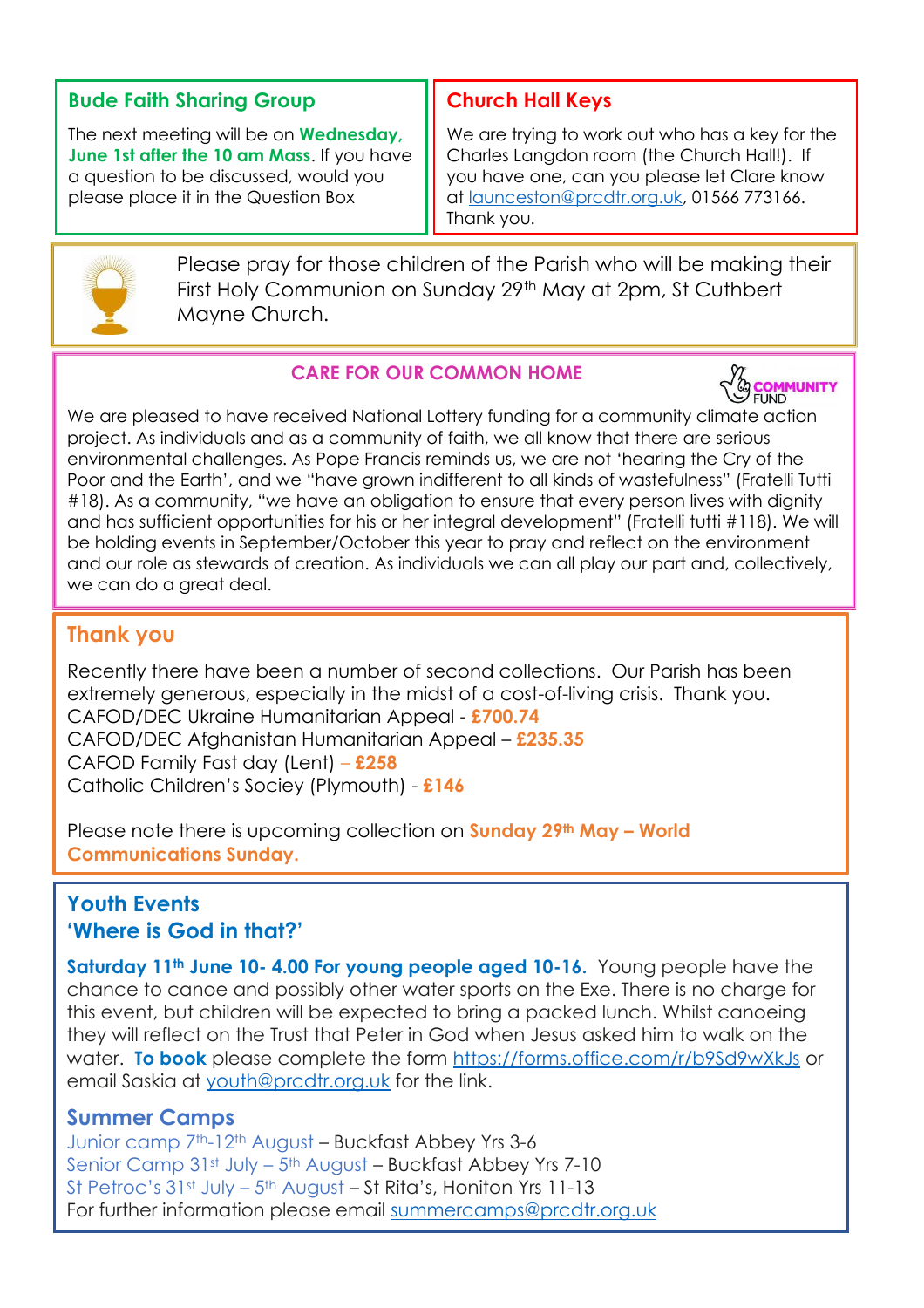**Please note:** the Parish Office will be closed on Friday 27<sup>th</sup> May and Thursday 2<sup>nd</sup> and Friday 3rd June.

# **Queens Jubilee Celebrations Callington**



carıtas diocese of plymouth

Friday 3rd June - Combined Churches Callington are delighted to be involved in HM Queen Elizabeth's Platinum Jubilee Weekend Celebrations. They will be hosting a Cream Tea in the Town Hall with a live streaming of the Service of Thanksgiving from St Paul's Cathedral. They will also be in the Marquee at Saltash Road Recreation Ground having fun with Celebration Messy Church & Circus Skills for all ages and joining with the British Legion in the evening for a Commemorative Service 'Jubilee Joy'.

Tickets are required for the Cream Tea, and a can be obtained FREE of charge from the Snack Stop or Phil's news, but tickets are limited so collect yours asap. People can arrive from 10.00. In the evening there is a **Civic Service, at 7.30pm,** with Drum Head led by Father John, with Revd. David Moss preaching. It is expected to finish approx. 8.00pm

It is hoped that as many parishioners as possible can join this Ecumenical event at some point.

# **Welcoming the stranger – support for Homes for Ukraine**

Caritas Plymouth would like to offer an opportunity for people across the Diocese of Plymouth to come together online to discuss how we are welcoming Ukrainian families into our homes and parishes, to offer mutual support and guidance and to identify any areas where Caritas might be able to offer support. It is an opportunity to consider possible future needs and be open to the wider asylum seeker and refugee needs.

**We are offering this online event on Thursday 26 May from 6-7pm.**

If you would like to join this informal session, please register here <https://forms.office.com/r/wRGwA07RdM>

# **Robert's Bike Pilgrimage**

May 28-30 in Bude, for the persecuted Church.

Retired vicar Robert de Berry is undertaking a 900 mile sponsored bike ride from Kent to Land's End for persecuted Christians between May 14 - June 25 calling at 44 churches and hoping to raise £250,000. Robert's team of six other cyclists will be staying in homes in Bude from Sat 28th - Mon 30th May.

On **Saturday 28th** evening there will be an open meeting for all at Oceans Church, The Venue at **7.30pm** at which a speaker from Christian Solidarity Worldwide or Release International will be speaking about the Persecuted Church and where there will be an opportunity to donate to these two organisations.

Please book the date and plan to come if you can. Any local volunteers who could join the riders for the next stage of their journey to Newquay on 30th May and can be sponsored will be warmly welcomed. Enquiries to Tim on 01288 488503 or 07952553773 or [timsymonds@aol.com](mailto:timsymonds@aol.com)